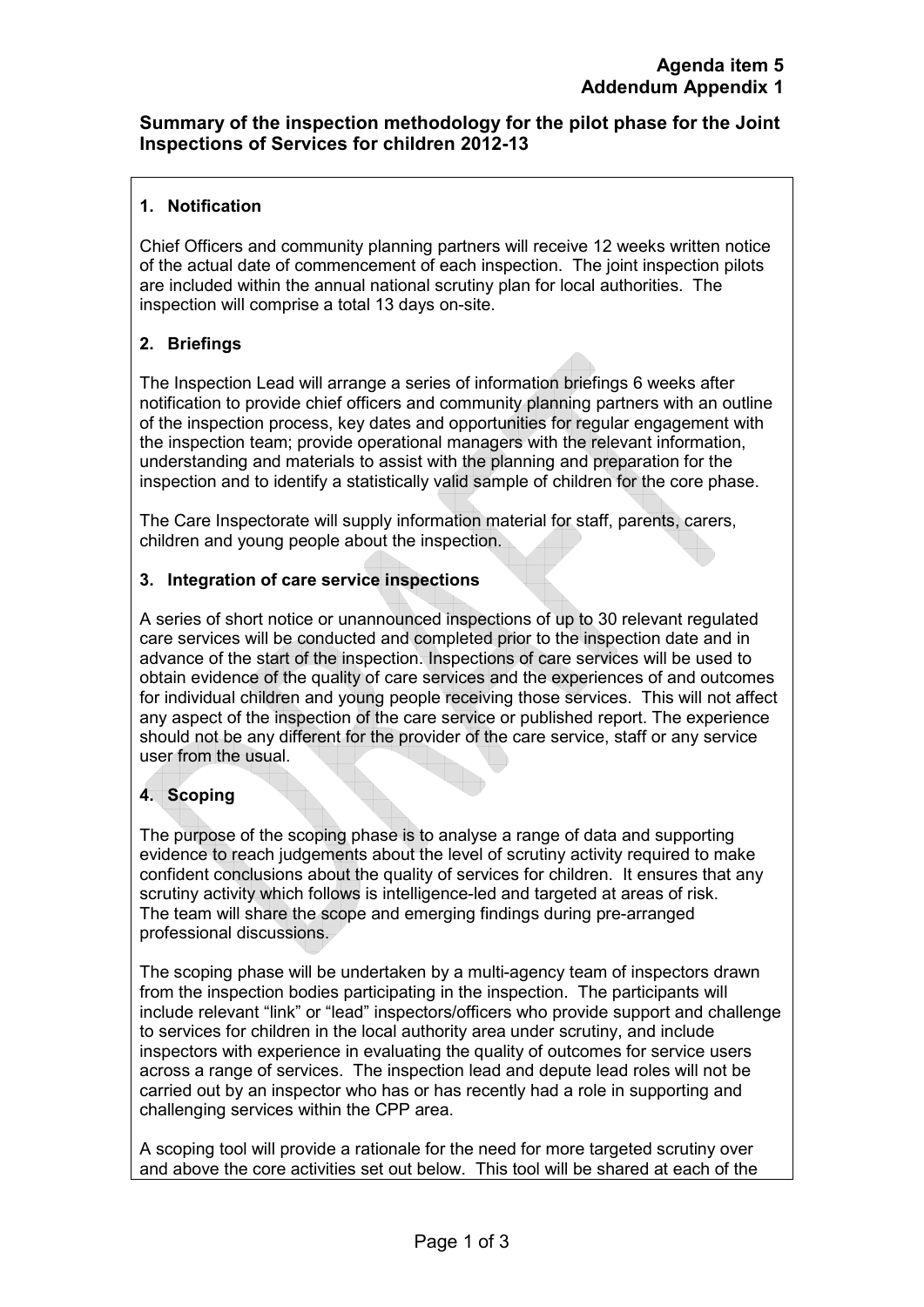three phases set out below and provide a focus for discussion with representatives of the CPP and senior /operational officers responsible for the strategic planning and delivery of integrated children's services.

Scoping will be carried out in three phases:

**Phase one** will be undertaken off-site and in advance of the inspection date. Together, the team will review:

- Intelligence, information and evidence from scrutiny bodies along with a core set of economic, demographic and statistical data
- Available documentation in respect of local community planning arrangements, integrated children's services planning and child protection committees,
- Integrated children's services plan and progress reports
- Service and improvement plans
- Analysis of the findings from up to 30 relevant care service inspections completed in advance of the scoping phase

**Phase two** will be carried over **3 days** on-site and start on the inspection date. Together, the team will carry out a series of scrutiny events which will include:-

- Review of any existing self-evaluation material and supporting evidence (this is not required in a prescribed from)
- Activity to provide evidence to support evaluative comment on leadership
- Activity which engages young people as inspectors in providing evidence on the effectiveness of involving children and young people and other relevant stakeholders in service development
- Review the findings of an electronic survey of a sample of staff across services targeting "named persons"
- Position statements which will be requested in relation to a number of important service areas – e.g. post adoption support.

**Phase three** will comprise a review of practice by reading the core records of a statistically valid sample of children. A statistically valid sample will be selected from information about all children in the local authority area from each of the following categories: -

- Children on/off CPR in the last year
- Children looked after at home
- Children looked after and accommodated
- Young people entitled to through care and after care services
- Children referred to the local authority for voluntary measures of supervision by the Children's Reporter.

With the exception of cases where children are in need of protection, inspectors will only review the core records held by the Lead Professional or Named Person (where there is no current Lead Professional). The records which will be requested will be those which relate to current and recent involvement extending to the last 18 months and wherever possible inspectors will access electronic recording systems to reduce the need for printing etc.

In cases where children are in need of protection, the core records in health, education, social work and police will be requested. In all other cases, inspectors will only review the core records held by the lead professional or named person.

The inspection team will be supplemented by a number of inspectors with experience